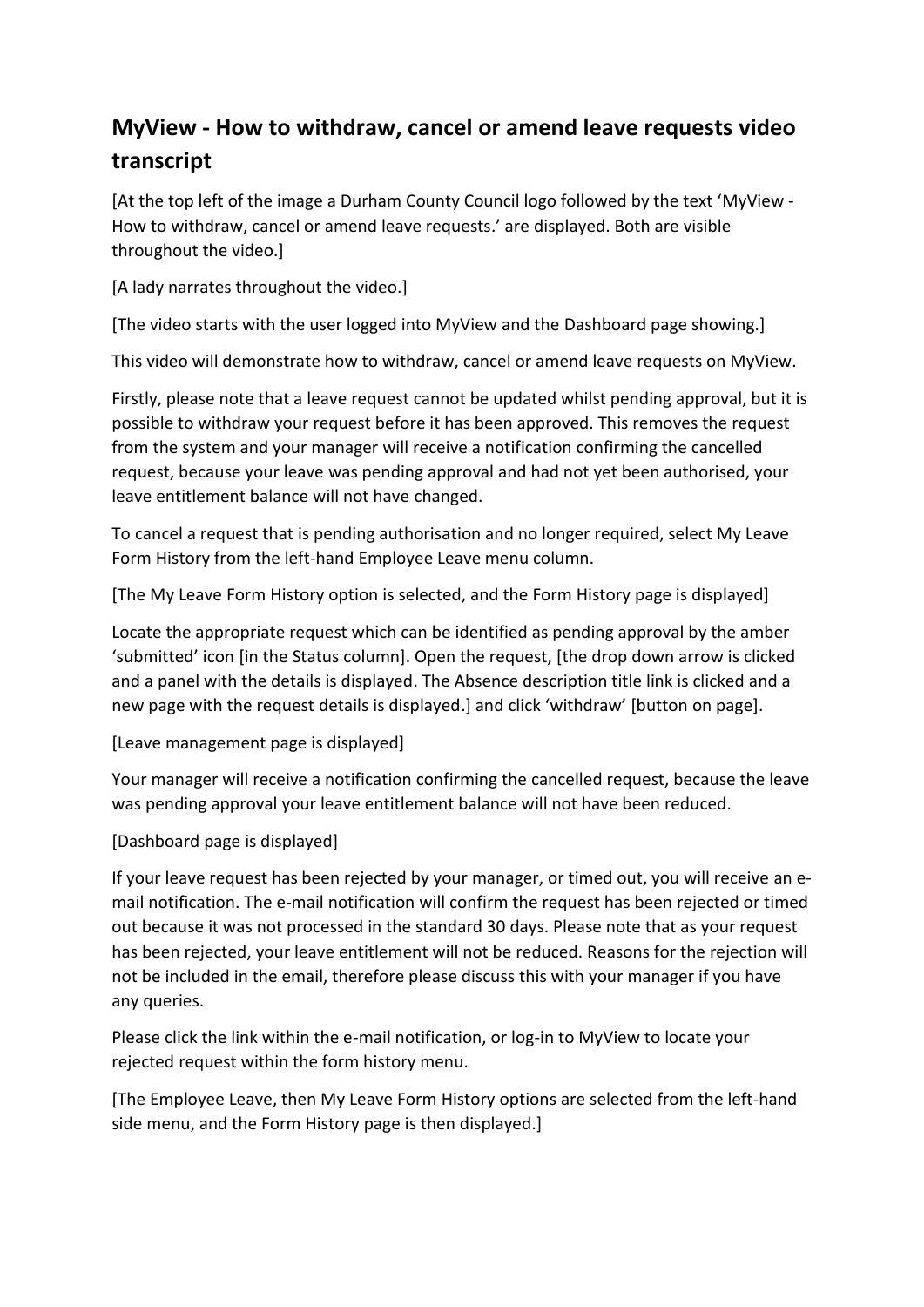Locate the rejected request which can be identified as rejected by the red 'rejected' status icon. [in the Status column]

Open the request, [the drop down arrow is clicked and a panel with the details is displayed. The Absence description title link is clicked and a new page with the request details is displayed], and select 're-open'. [The Re-open button on page is selected and the Leave Management page is displayed]. The request will then sit in your 'open' queue. Open the request form. [The link is selected and a form with the request details is displayed.]

If the request had timed out, you can easily click submit [button] whilst in the form - the request will then be re-sent to your manager (this prevents you needing to put the request through again from the start).

If the request has been rejected for other reasons (i.e. insufficient office cover), you can make amendments to the dates – this will be quicker than keying in a new request. [Demonstration of how the dates are changed by clicking on the calendar icon and selecting different dates]. Click submit [button] once the request is ready to be re-sent for approval.

[Leave management page is displayed]

[The Home icon (DCC logo in the top left-hand corner of the screen) is selected and the Dashboard page is displayed]

If a leave request has already been approved, but you need to make subsequent changes – for example changing annual leave to flexi leave, you must first remove the initial approved leave request, before submitting your new request.

To do this, select 'employee leave' from the left-hand menu panel, then select 'My Leave Calendar'.

[Leave management page is displayed]

Select your relevant post. [Then click the Next button]

[A calendar page is displayed and the user scrolls down to the listed leave history options.]

Now select your relevant leave history. You have the option of opening Flexi history (FLEXI History) or your Annual leave history (HOLS History)

[The HOLS History option is selected and a list below it displays with action buttons.]

Now delete the absence that needs to be removed [the Delete button is selected and the Holiday request form is displayed.]

Confirm the deletion by clicking submit. [The Submit button selected and the Leave management page is displayed.]

[The Home icon (DCC logo in the top left-hand corner of the screen) is selected and the Dashboard page is displayed]

A deletion request will then be sent to your manager for approval, once the deletion has been authorised by your manager, this will remove the annual leave period and re-instate